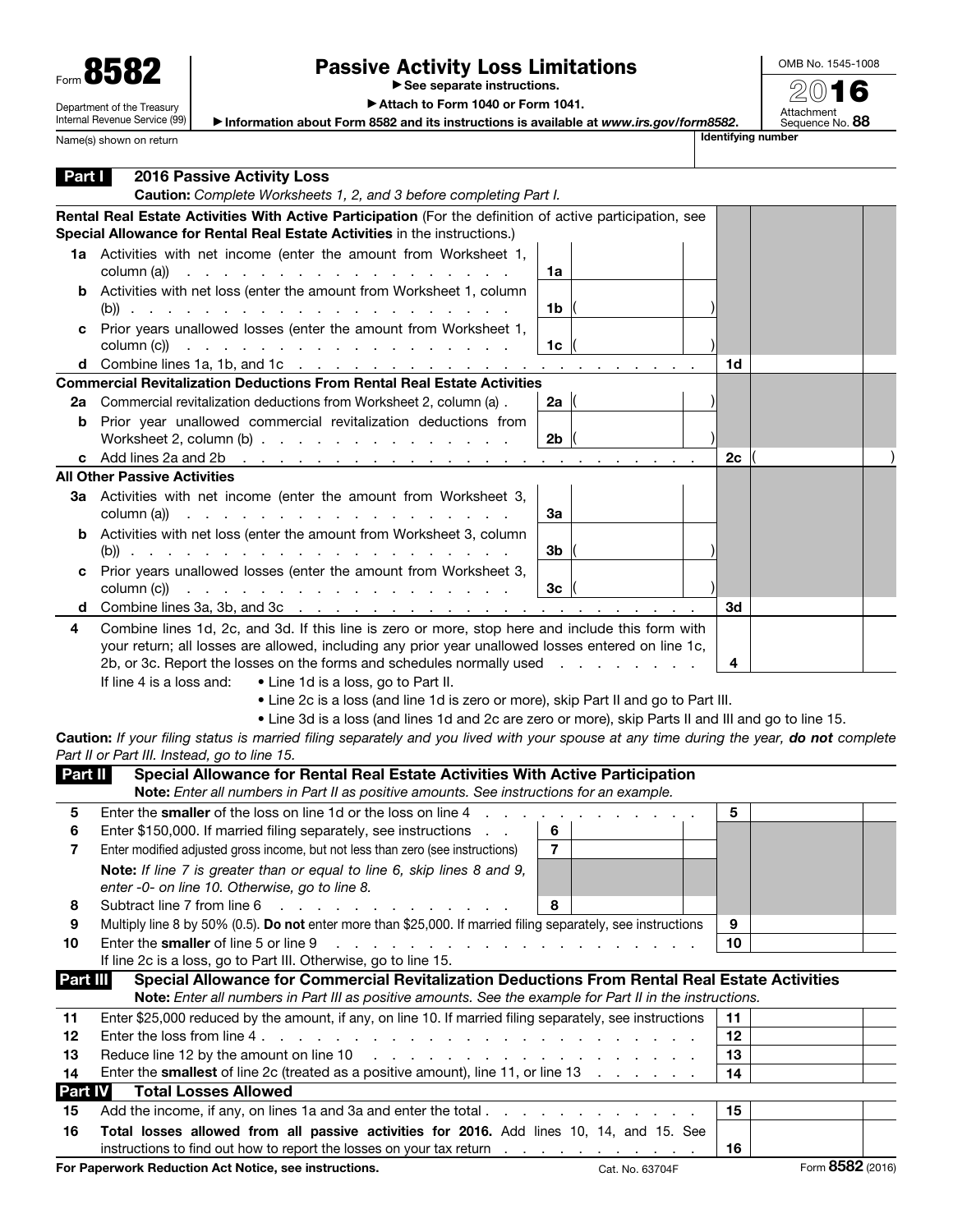Caution: *The worksheets must be filed with your tax return. Keep a copy for your records.* Worksheet 1—For Form 8582, Lines 1a, 1b, and 1c (See instructions.)

| Name of activity                                                                       |                             | <b>Current year</b>       | <b>Prior years</b>              | Overall gain or loss |          |  |
|----------------------------------------------------------------------------------------|-----------------------------|---------------------------|---------------------------------|----------------------|----------|--|
|                                                                                        | (a) Net income<br>(line 1a) | (b) Net loss<br>(line 1b) | (c) Unallowed<br>loss (line 1c) | (d) Gain             | (e) Loss |  |
|                                                                                        |                             |                           |                                 |                      |          |  |
|                                                                                        |                             |                           |                                 |                      |          |  |
|                                                                                        |                             |                           |                                 |                      |          |  |
|                                                                                        |                             |                           |                                 |                      |          |  |
|                                                                                        |                             |                           |                                 |                      |          |  |
| Total. Enter on Form 8582, lines 1a, 1b,<br>and 1c $\ldots$ $\ldots$ $\ldots$ $\ldots$ |                             |                           |                                 |                      |          |  |

Worksheet 2—For Form 8582, Lines 2a and 2b (See instructions.)

| Name of activity                                                                    | (a) Current year<br>deductions (line 2a) | (b) Prior year<br>unallowed deductions (line 2b) | (c) Overall loss |
|-------------------------------------------------------------------------------------|------------------------------------------|--------------------------------------------------|------------------|
|                                                                                     |                                          |                                                  |                  |
|                                                                                     |                                          |                                                  |                  |
|                                                                                     |                                          |                                                  |                  |
|                                                                                     |                                          |                                                  |                  |
| Total. Enter on Form 8582, lines 2a and                                             |                                          |                                                  |                  |
| 2 <sub>b</sub><br>$\ldots$ . The set of the set of the set of $\blacktriangleright$ |                                          |                                                  |                  |

Worksheet 3—For Form 8582, Lines 3a, 3b, and 3c (See instructions.)

| Name of activity                                                           |                             | <b>Current year</b>       | <b>Prior years</b>              | Overall gain or loss |          |  |
|----------------------------------------------------------------------------|-----------------------------|---------------------------|---------------------------------|----------------------|----------|--|
|                                                                            | (a) Net income<br>(line 3a) | (b) Net loss<br>(line 3b) | (c) Unallowed<br>loss (line 3c) | (d) Gain             | (e) Loss |  |
|                                                                            |                             |                           |                                 |                      |          |  |
|                                                                            |                             |                           |                                 |                      |          |  |
|                                                                            |                             |                           |                                 |                      |          |  |
|                                                                            |                             |                           |                                 |                      |          |  |
|                                                                            |                             |                           |                                 |                      |          |  |
| Total. Enter on Form 8582, lines 3a, 3b,<br>and $3c$ $\blacktriangleright$ |                             |                           |                                 |                      |          |  |

Worksheet 4—Use this worksheet if an amount is shown on Form 8582, line 10 or 14 (See instructions.)

| Name of activity                                                                                                                                                                                                                               | Form or schedule<br>and line number<br>to be reported on<br>(see instructions) | (a) Loss | (b) Ratio | (c) Special<br>allowance | (d) Subtract<br>column (c) from<br>column (a) |
|------------------------------------------------------------------------------------------------------------------------------------------------------------------------------------------------------------------------------------------------|--------------------------------------------------------------------------------|----------|-----------|--------------------------|-----------------------------------------------|
|                                                                                                                                                                                                                                                |                                                                                |          |           |                          |                                               |
|                                                                                                                                                                                                                                                |                                                                                |          |           |                          |                                               |
|                                                                                                                                                                                                                                                |                                                                                |          |           |                          |                                               |
|                                                                                                                                                                                                                                                |                                                                                |          |           |                          |                                               |
|                                                                                                                                                                                                                                                |                                                                                |          |           |                          |                                               |
| <b>Total</b><br>and the contract of the contract of the contract of the contract of the contract of the contract of the contract of the contract of the contract of the contract of the contract of the contract of the contract of the contra | $\blacktriangleright$                                                          |          | 1.00      |                          |                                               |

Worksheet 5—Allocation of Unallowed Losses (See instructions.)

| Name of activity                                                                                                | Form or schedule<br>and line number<br>to be reported on<br>(see instructions) | (a) Loss | (b) Ratio | (c) Unallowed loss |
|-----------------------------------------------------------------------------------------------------------------|--------------------------------------------------------------------------------|----------|-----------|--------------------|
|                                                                                                                 |                                                                                |          |           |                    |
|                                                                                                                 |                                                                                |          |           |                    |
|                                                                                                                 |                                                                                |          |           |                    |
|                                                                                                                 |                                                                                |          |           |                    |
|                                                                                                                 |                                                                                |          |           |                    |
| <b>Total</b><br>$\mathcal{L}$ . The set of the set of the set of the set of the set of the set of $\mathcal{L}$ |                                                                                |          | 1.00      |                    |